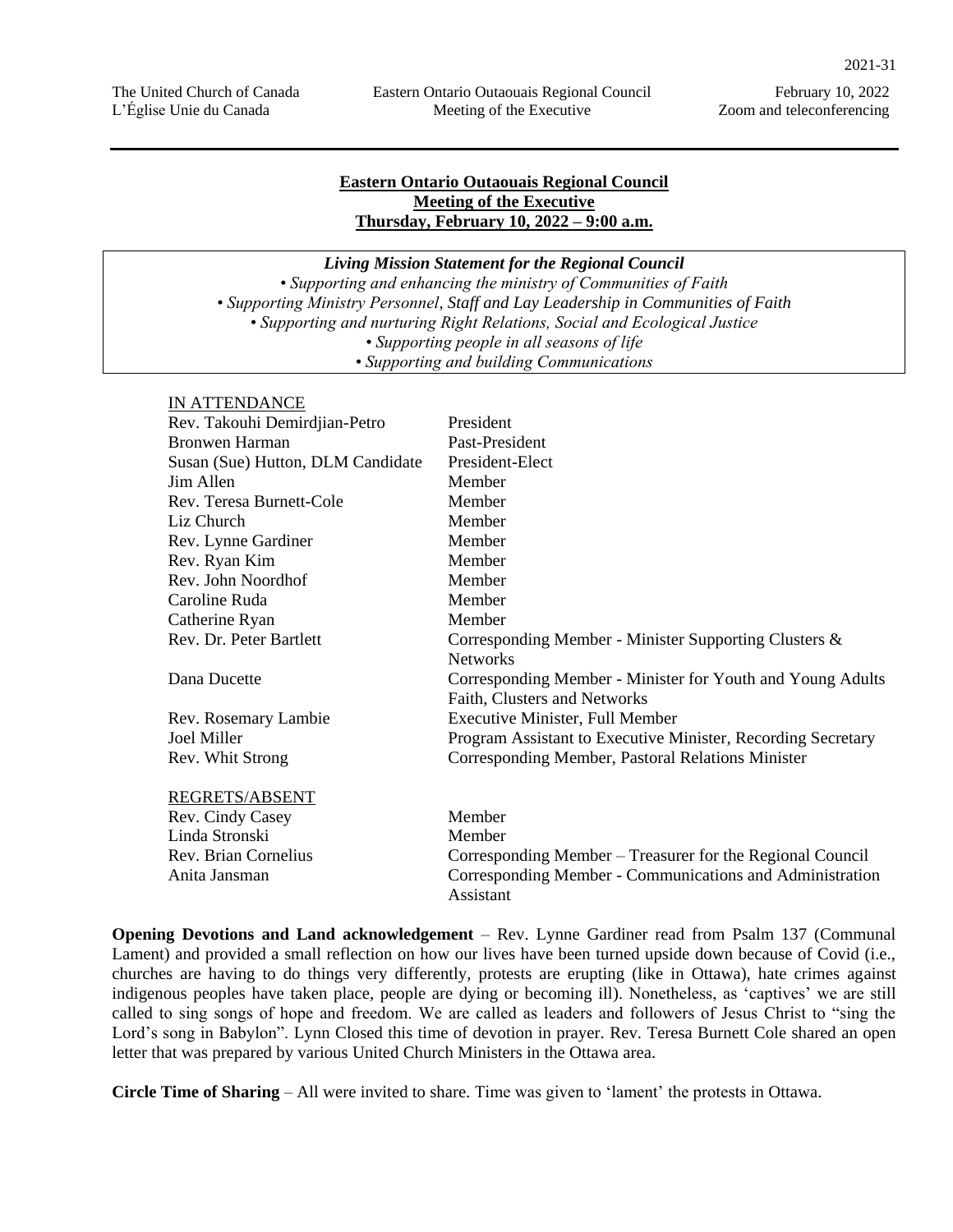# **Appointment of an Equity Monitor for this Meeting**

**2022-02-10\_001 MOTION** (C. Ryan/T. Burnett-Cole) That the Eastern Ontario Outaouais Regional Council Executive appoint Rev. Lynne Gardiner as Equity Monitor for this meeting. **CARRIED**

# **MINUTES**

a) **January 13, 2022**

**2022-02-10\_002 MOTION** (L. Church/J. Allen) that the Eastern Ontario Outaouais Regional Council Executive accepts the Minutes of January 13, 2022 as circulated. **CARRIED**

# b) **Minutes of Email Poll ending February 7, 2022**

**2022-02-10\_003 MOTION** (R. Kim/L. Gardiner) that the Eastern Ontario Outaouais Regional Council Executive accepts the Minutes of Email poll ending February 7, 2022 as circulated:

*2022-02-07\_001 MOTION (T. Burnett-Cole/C.Ruda) that the Eastern Ontario Outaouais Regional Council Executive having received the resignation of the appointed reviewer, Reverend Dexter Van Dyke effective immediately, accepts the resignation and appoints Linda Foy to complete the review into the effectiveness of Rev. Daniel Hansen and the Zion Evangelical United Church in Pembroke (The Manual 2021 J.6.3 and The Manual 2021 J.4) under the same mandate as previously approved, and to report back to the Board of Vocation and the Regional Council Executive. CARRIED*

# **CARRIED**

# **Agenda**

**2022-02-10\_004 MOTION** (C. Ryan/T. Burnett-Cole) that the Eastern Ontario Outaouais Regional Council Executive accepts the agenda as circulated. **CARRIED**

# **Correspondence**

- a) January 12, 2022 Rev. Matt Gallanger, Merrickville United Church re possible offer to purchase *(for information)*
- b) February 2, 2022 Rev. Matt Gallanger, Merrickville United Church re possible offer to purchase *(for information)*
- c) February 3, 2022 Rev. Dexter van Dyke re resignation as Reviewer for Zion Evangelical United Church in Pembroke *(action taken with email poll February 7, 2022)*
- d) February 3, 2022 Ronda Griesbach, Osgoode-Kars United Church re name change *(for action)*
- e) February 6, 2022 First United Church, Ottawa re program to share on Visualization for Peace and Love and Light from Healing Pathway Group (*for information)*
- f) Distribution of Sale of property *(for information)*

# **Business**

Supporting and enhancing the ministry of Communities of Faith

# **1. Governance** – **Revision of Pastoral Relations (pending)**

# **2. Finance**

Brian Cornelius, Regional Council Treasurer, provided the following report:

The Finance Team did implement the possibility for congregations to invest through Eastern Ontario Outaouais Regional Council and I hosted three workshops with probably 65 to 70 attending. Some churches are interested and we will be following that up.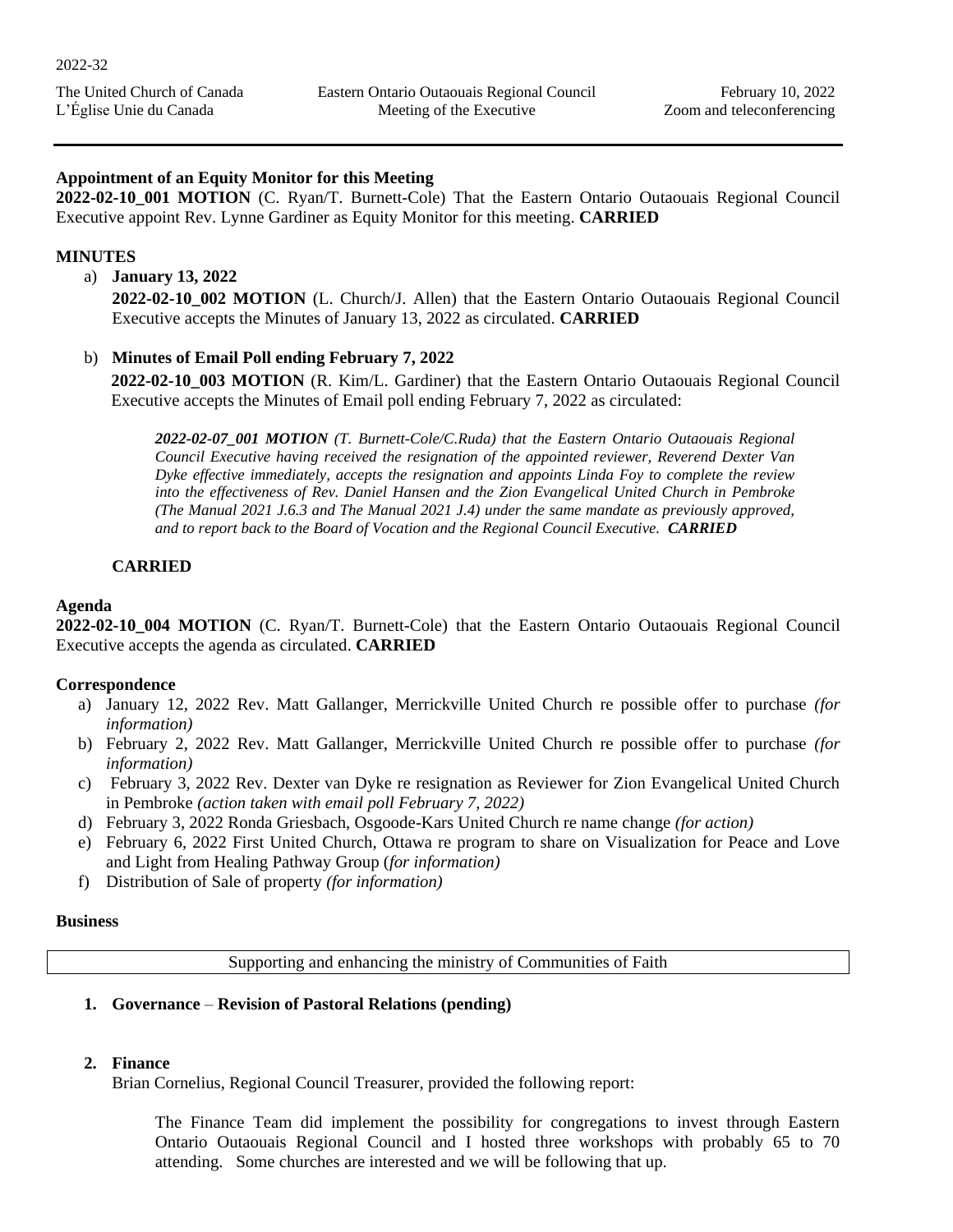In the next few weeks the Finance Team will get the statements from 2021 ready for a financial review which will occur in March. All the year-end will be finished by the end of March, so that reports can be ready for the May meeting.

# **3. Supporting Communities of Faith** –

# a) **St. James United (Osgoode) and Trinity United (Kars)**

**2022-02-10\_005 MOTION** (S. Hutton/L. Church) that the Eastern Ontario Outaouais Regional Council Executive concurs with the request of the members of St. James United Church (Osgoode) and Trinity United (Kars), both of the Osgoode-Kars Pastoral Charge, to amalgamate effective February  $10<sup>th</sup>$  2022, becoming one worshipping community in Osgoode; the new name for the community of faith is Osgoode-Kars United Church of the Osgoode-Kars Pastoral Charge; and that both churches remain open for the time being. **CARRIED**

- b) Queenwood United Church: pending finalized documents with UPRC
- c) St. Paul's Richmond United Church*:* pending
- d) Zion-Evangelical United Church, Pembroke: pending with new Reviewer as of February 7, 2022
- e) Iroquois United Church: pending (cemetery)
- f) Pendleton United Church: process delayed because of pandemic
- g) Hawthorne United Church UPRC
- h) St. Paul's–Eastern United Church: UPRC
- i) Thurso United Church: pending
- j) St. Andrew's, Bryson (Campbell's Bay Pastoral Charge): title being clarified
- k) Grace-St. Andrew's United Church Arnprior: UPRC
- l) St Paul's United Church (Kenmore): title search in process
- m) **Churches following UCC, provincial and local guidelines through COVID –**

**2022-02-10\_006 MOTION** (J. Allen/T. Burnett-Cole) that the Eastern Ontario Outaouais Regional Council Executive approves the reworking of the current letter regarding re-opening of churches and safety protocols during the continuing pandemic, with there being more focus on a pastoral response and less on Covid restrictions, and with input from Liz Church, Sue Hutton, John Noordhof and Whit Strong, for distribution. **CARRIED**

Supporting Ministry Personnel, Staff and Lay Leadership in Communities of Faith

# **4. Pastoral Relations**

- See Pastoral Relations Commission minutes from meeting of December 14, 2021 as **appendix A**.
- See Pastoral Relations Commission minutes from meeting of January 13, 2022 as **appendix B**.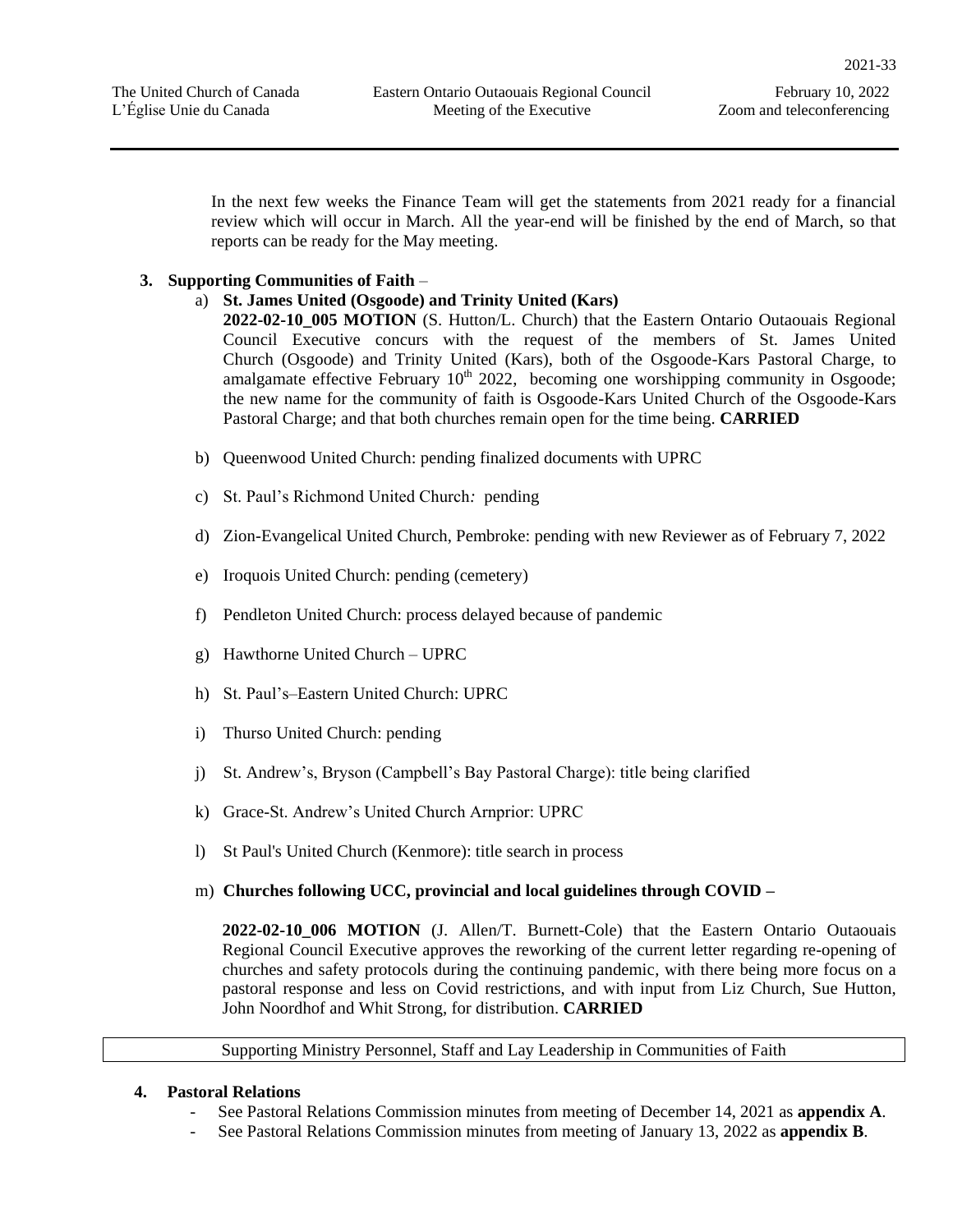Whit highlighted that he will be providing Ministry Personnel workshops in the near future; all information is available in the newsletter and on the Regional Council website. It was mentioned that both Pastoral Relations Minister in this Regional Council and Nakonha:ka Regional Council are covering for Pastoral Relations Minister in East Central Ontario Regional Council. Gratitude was extended to Whit for providing space for Licensed Lay Worships Leaders to connect.

- **a) 2022-02-10\_007 MOTION** (B. Harmen/L. Gardiner) that the Eastern Ontario Outaouais Regional Council Executive receives the Minutes and recommendations of the Pastoral Relations Commission from meeting of December 14, 2021 and January 13, 2022 for information. **CARRIED**
- **b) 2022-02-10\_008 MOTION** (T. Burnett-Cole/R. Kim) that in accordance with Section I.2.4.1 of The United Church of Canada Manual (2021), the Eastern Ontario Outaouais Regional Council Executive concurs with the request from the Board of Grace-St. Andrew's United Church, Arnprior, Ont., that Rev. Ronnie Magno, an Admission Candidate serving in a two-year appointment (began Dec. 6/21) be authorized to conduct the Sacraments and have a marriage license during his ministry at Grace-St. Andrew's United Church, Arnprior. **CARRIED**
- **5. Licensed Lay Worship Leaders** Relicensing will take place in time for approval in the Spring.

Supporting and nurturing Right Relations, Social and Ecological Justice

**6. Social Justice and Networks** – The Executive welcomed Rev. Dr. Peter Bartlett, new Minister Supporting Clusters and Networks; Peter provided some background information about himself and shared some of the work that he has already begun within the Regional Council.

Supporting people in all seasons of life

- **7. Vision and Transformation –** (no reporting at his time)
- **8. Stewardship –** See report attached as **appendix C**.
- **9. Affirm**  (no reporting at this time)

Supporting and Building Communications

**10. Communications** – See report attached as **appendix D**.

# **11. YAYA** –

- See YAYA Report as **appendix E 1** .
- See Rainbow Youth Hub Poster as **appendix E 2** .

Discussion: Rosemary reported that the Camp Awesome position is almost filled; position has been offered, preliminary work needs be done and an email poll is going to go out soon asking the Executive to affirm the name.

It has been iterated by the YAYA Team that Children's Ministry is a possibility (not to be part of YAYA Minister job description) and the Team is interested in engaging with the Regional Council on how to support this ministry. Rev. Peter Bartlett has offered to be part of creating the opportunity for folks to engage and discuss a Children Ministry Cluster in the near future.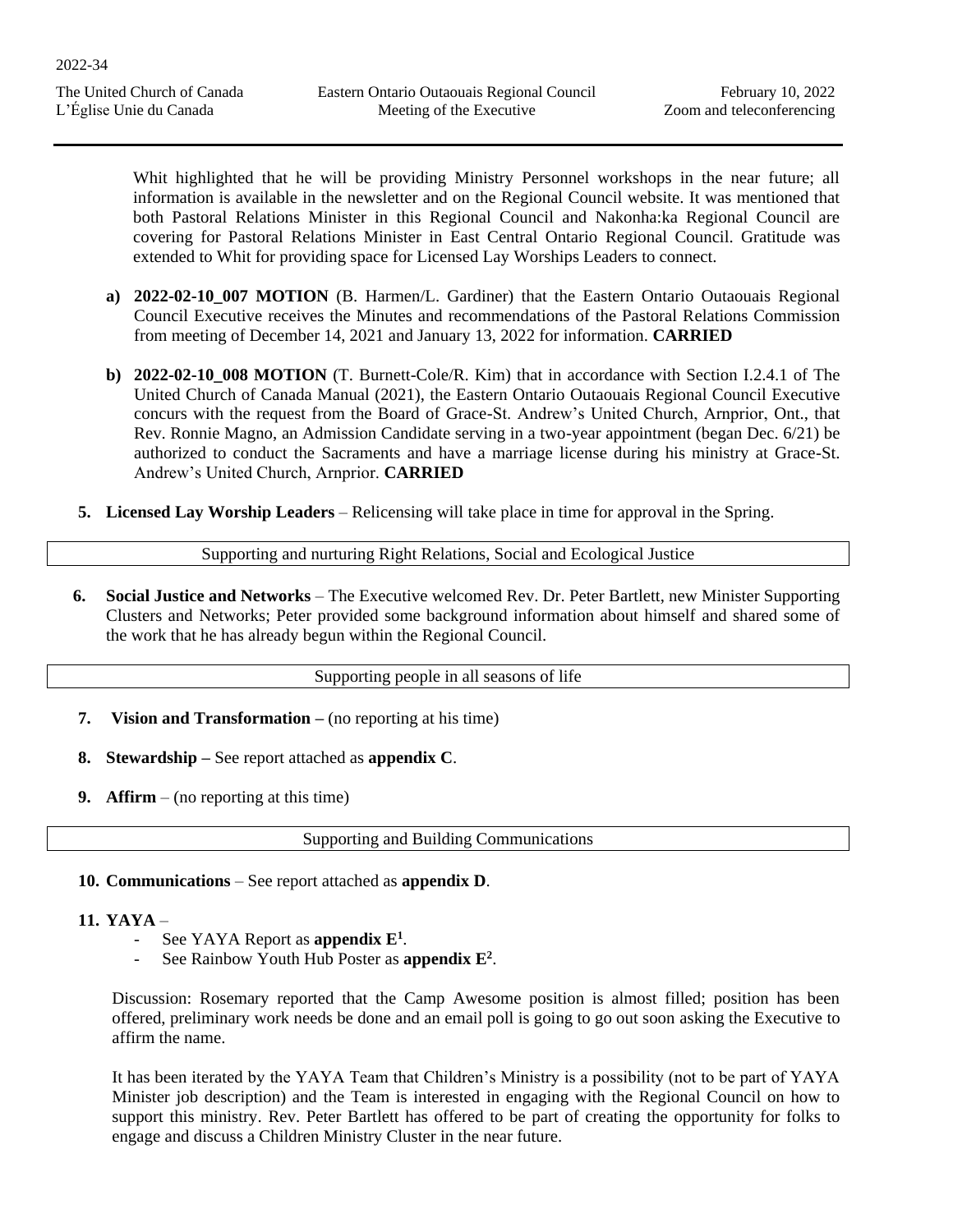**12. Nominations** – Sue thanked Takouhi for getting feedback regarding Executive membership. Sue asked that Teams provide brief summaries of meetings to post on website, as well as a brief description of the work they are doing, in order to help raise awareness and interest to potentially fill vacancies.

**2022-02-10\_009 MOTION** (S. Hutton/L. Church) that the Eastern Ontario Outaouais Regional Council Executive approves the recommendation of Rev. Carolyn Insley as the Regional Council representative to Rideau Hill Camp. **CARRIED** 

# **13. Regional Council Meetings –**

Dates for upcoming events

- Listening Day Saturday February  $26<sup>th</sup>$  9 AM to noon
- Celebration of Ministry hopefully Saturday April 9<sup>th</sup> (Glen Cairn United Church)
- Regional Council gathering hold Fri May  $27<sup>th</sup>$  and Sat  $28<sup>th</sup>$

# **New Business**

Takouhi will be covenanted on April  $10<sup>th</sup>$  at Gananoque UC during the Sunday morning service.

# **Opening worship for next meeting** – Cathy Ryan

**Equity Monitor Report** – Good meeting; managed to share speaking opportunities well, and used time very effectively.

# **Motion to adjourn**

**2022-02-10\_010 MOTION** (T. Burnett-Cole) that the Eastern Ontario Outaouais Regional Council Executive adjourn this meeting at 10:20 AM. **CARRIED**

**Closing Prayer** – Takouhi shared her screen and shared a prayer inspired by "Tattoos on the Heart: The Power of Boundless Compassion" by Father Gregory Boyle.

**Next meeting date** Thursday, March 10, 2022 9:00 – noon on zoom Thursday, April 28, 2022 9:30 – 12:30 PM on zoom

Rev. Takouhi Demirdjian-Petro, President

\_\_\_\_\_\_\_\_\_\_\_\_\_\_\_\_\_\_\_\_\_\_\_\_\_\_\_\_\_\_\_\_\_

Rev. Rosemary Lambie, Executive Minister

\_\_\_\_\_\_\_\_\_\_\_\_\_\_\_\_\_\_\_\_\_\_\_\_\_\_\_\_\_\_\_\_\_\_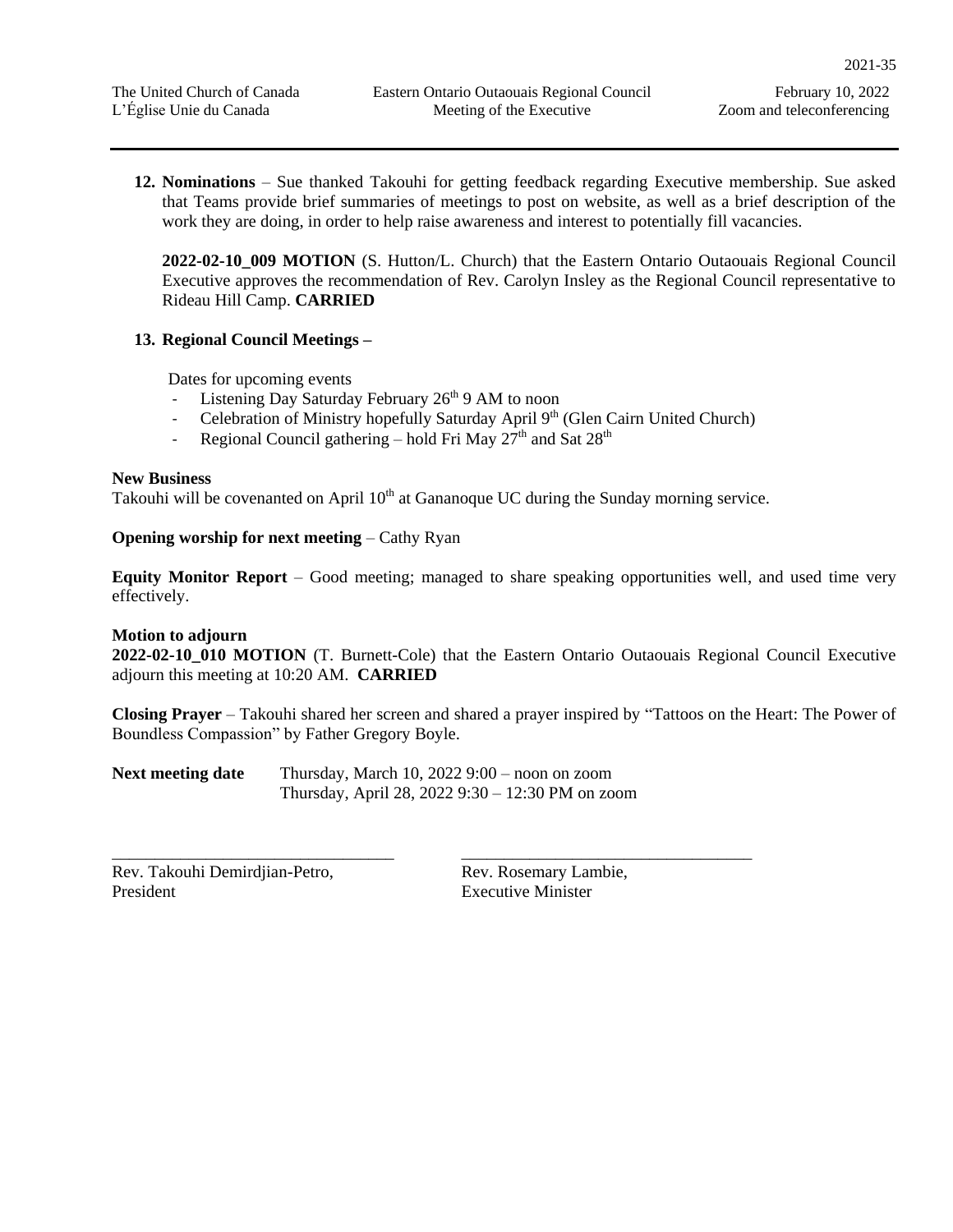Eastern Ontario Outaouais Regional Council Meeting of the Executive

February 10, 2022 Zoom and teleconferencing

# **Appendices**

| Appendix A     | (Approved) Pastoral Relations Commission  | Pages 37-39 |
|----------------|-------------------------------------------|-------------|
|                | minutes from meeting of December 14, 2021 |             |
| Appendix B     | (Approved) Pastoral Relations Commission  | Pages 40-43 |
|                | minutes from meeting of January 13, 2022  |             |
| Appendix C     | <b>Stewardship Report</b>                 | Page 44     |
| Appendix D     | <b>Communications Report</b>              | Page 46     |
| Appendix $E^1$ | <b>YAYA</b> Report                        | Page 47-48  |
| Appendix E2    | Rainbow Youth Hub Poster                  | Page 49     |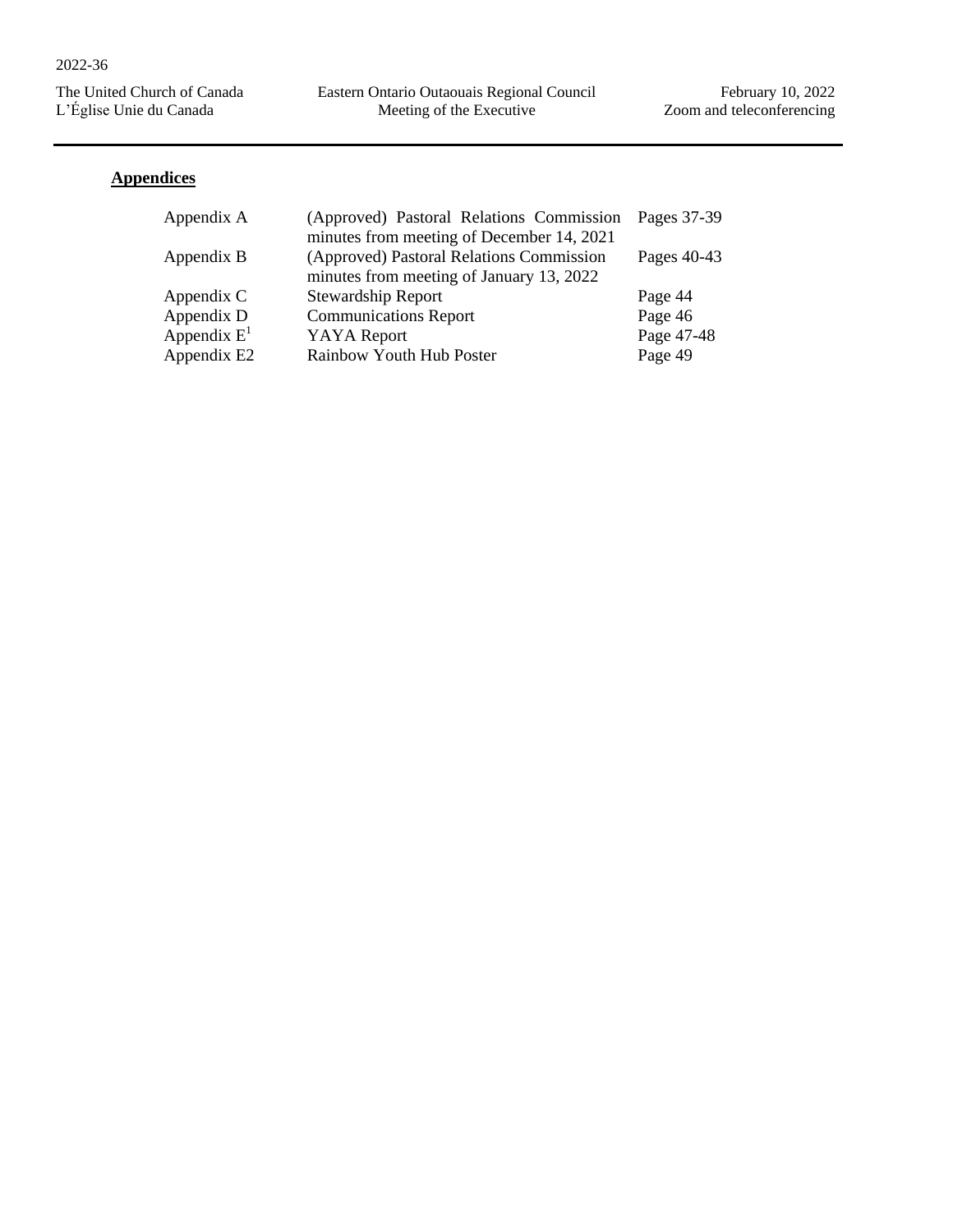# Appendix A

# **Pastoral Relations (PR) Commission Minutes December 14, 2021 at 1:00 p.m.**

A meeting of the Pastoral Relations (PR) Commission was held via Zoom Conference call on Tuesday, December 14, 2021 at 1:00 p.m.

# **PRESENT:**

Jim Allen, Sharon MacDonald, Erin McIntyre, Karen McLean (Scribe), Whit Strong, Linda Suddaby (6) **REGRETS:** Ina Bromley, Wayne Harris, Patsy Henry, Charlotte Hoy (4)

# **CALL TO ORDER, OPENING PRAYER:**

Whit Strong chaired today's meeting. He called the meeting to order at 1:06 p.m. and led us in prayer before beginning our business.

# **ACCEPTANCE OF MINUTES:**

**MOTION 2021-115** (J. Allen/S. MacDonald) "that the minutes of November 9, 2021 be accepted as circulated." **CARRIED**

**CORRESPONDENCE:** All will be dealt with during the meeting.

# **SABBATICALS:**

**MOTION 2021-116** (S. MacDonald/E. McIntyre) "that the EOORC PR Commission takes note of the upcoming sabbatical of the Rev. David Illman-White (Centretown Pastoral Charge, Ottawa), date TBD (it will be following his yet-unscheduled hip surgery). **CARRIED**

**MOTION 2021-117** (J. Allen/S. MacDonald) "that the EOORC PR Commission takes note of the upcoming sabbatical of the Rev. Grant Dillenbeck (Stittsville Pastoral Charge), June 1, 2022 – August 1, 2022."

# **CARRIED**

# **ACKNOWLEDGED SABBATICALS:**

Peter Woods – MacKay P.C. (Ottawa) – Oct. 15, 2021 to Jan. 15, 2022 Brian Cornelius – First P.C. (Ottawa) – May 1, 2022 to July 31, 2022 Elizabeth Bryce – Rideau Park P.C. (Ottawa) – June 2022 to August 2022 Grant Dillenbeck – Stittsville P.C. – June 1, 2022 – August 1, 2022 Lynda Harrison – St. John's P.C. (Kemptville) – 2022 Paul Dillman – Riverside P.C. (Ottawa) – 2022 Mary Royal-Duczek – Almonte P.C. – spring of 2022 David Illman-White – Centretown P.C. (Ottawa) – in 2022

# **LIAISONS:**

# **Osgoode-Kars P.C.**

**MOTION 2021-118** (S. MacDonald/E. McIntyre) "that the EOORC PR Commission names the Rev. Ed Gratton as Liaison to the Osgoode-Kars Pastoral Charge." **CARRIED**

# **Perth Road P.C.**

**MOTION 2021-119** (E. McIntyre/J. Allen) "that the EOORC PR Commission names the Rev. Heather McLurg-Murphy as Liaison to the Perth Road Pastoral Charge." **CARRIED**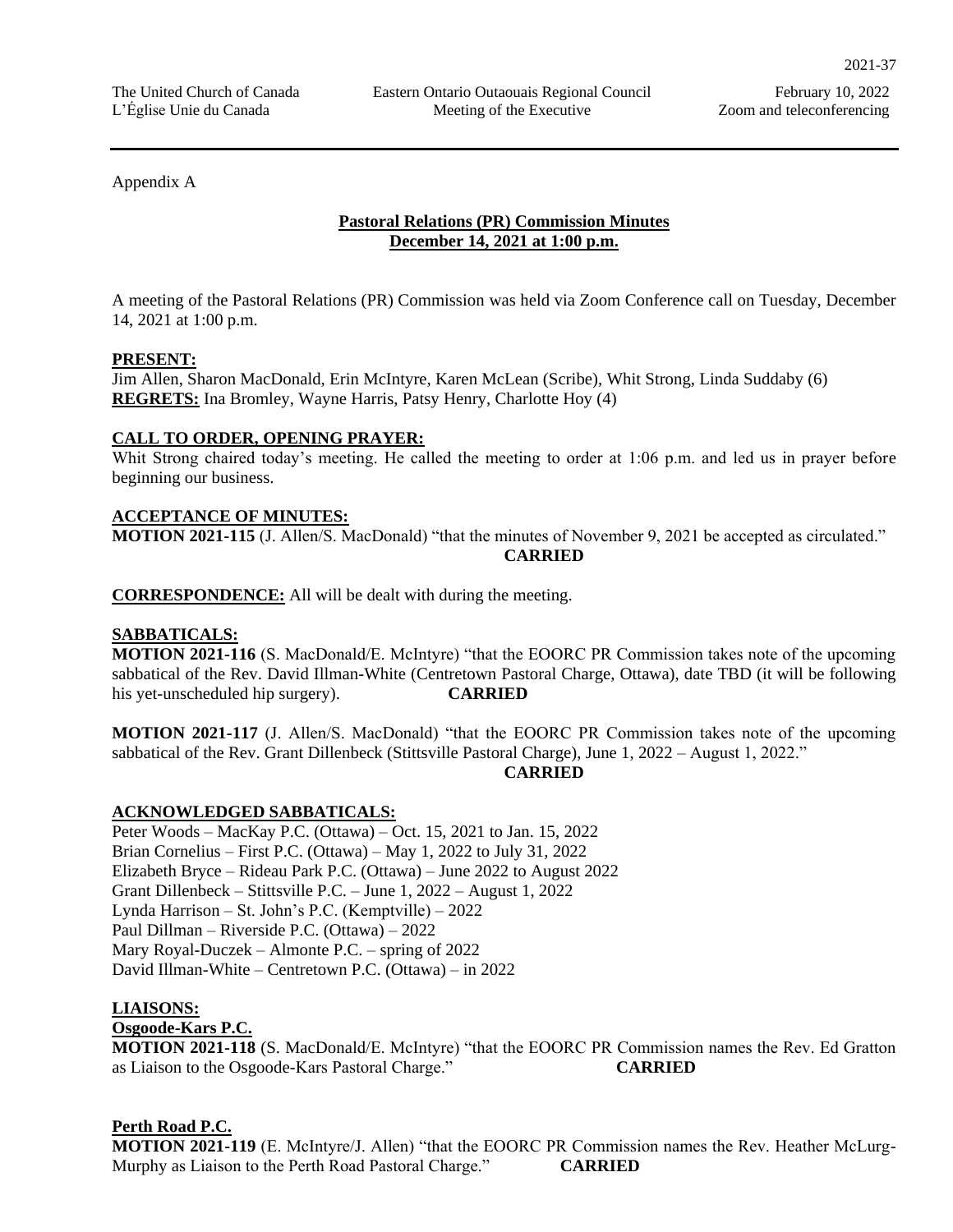# **South Stormont P.C.**

**MOTION 2021-120** (J. Allen/s. MacDonald) "that the EOORC PR Commission names the Rev. Erin McIntyre as Liaison to the South Stormont Pastoral Charge." **CARRIED [Abstaining: Erin McIntyre]**

# **PASTORAL CHARGE SUPERVISORS (PCSs):**

# **Osgoode-Kars P.C.**

**MOTION 2021-121** (E. McIntyre/J. Allen) "that the EOORC PR Commission, in the absence of called/appointed ministry personnel, names the Rev. Ed Gratton, EOORC member, as Pastoral Charge Supervisor to the Osgoode-Kars Pastoral Charge effective January 17, 2022."

**CARRIED**

# **Pastoral Charges without Supervisors:**

| Clyde Forks-Tatlock (SM) | Lower Gatineau Valley | Templeton |
|--------------------------|-----------------------|-----------|
| Vernon                   |                       |           |

# **Pastoral Charges without called/appointed Ministry Personnel:**

| Addison            | Ashton-Munster                          | Aylmer-Eardley        |
|--------------------|-----------------------------------------|-----------------------|
| Aylwin             | Central Lanark                          | Clyde Forks-Tatlock   |
| Delta-Toledo       | Elgin-Portland                          | Glasgow-Castleford    |
| Golden Lake        | Greenwood                               | Kenmore               |
| Knox Edwards       | Lanark-Balderson                        | Lower Gatineau Valley |
| Lyn: Christ Church | Mallorytown                             | Namur                 |
| Pakenham           | Perth: St. Paul's (after Dec. 31, 2021) | Pittston              |
| Richmond           | Templeton                               | Williamstown          |

# **CALLS/(RE)-APPOINTMENTS**

# **Arnprior P.C. – Rev. Ronnie Magno (OM-Admission)**

**MOTION 2021-122** (L. Suddaby/E. McIntyre) "that the EOORC PR Commission approves the appointment of the Rev. Ronnie Magno (OM-Admission) to the Arnprior Pastoral Charge, 30 hours per week as Congregational Minister with a total annual remuneration of fifty thousand fifteen dollars and twenty-five cents (\$50,015.25), from December 6, 2021 to December 31, 2023."

# **CARRIED**

# **AMALGAMATIONS:**

**MOTION 2021-123** (S. MacDonald/L. Suddaby) that the EOORC PR Commission recognizes the upcoming amalgamation of St. James United (Osgoode) and Trinity United (Kars) – both of the Osgoode-Kars Pastoral Charge, the formal date to be determined. A new name for the Pastoral Charge will be forthcoming." **CARRIED**

[Note: The St. James and Trinity congregations are currently worshipping together at St. James

United Church. The Trinity building will remain open and used for various activities for the time being.

# **FOLLOW-UPS FROM LIAISONS AND PCSs:**

# **Seaway Valley**

Currently five points share two ministers and are looking at ways to merge, amalgamate, work together.

# **Central Lanark**

Karen McLean has been acting as Pastoral Charge Supervisor and Liaison while Wayne is recuperating. They have received some applications from overseas but are not sure how realistic it is considering travel restrictions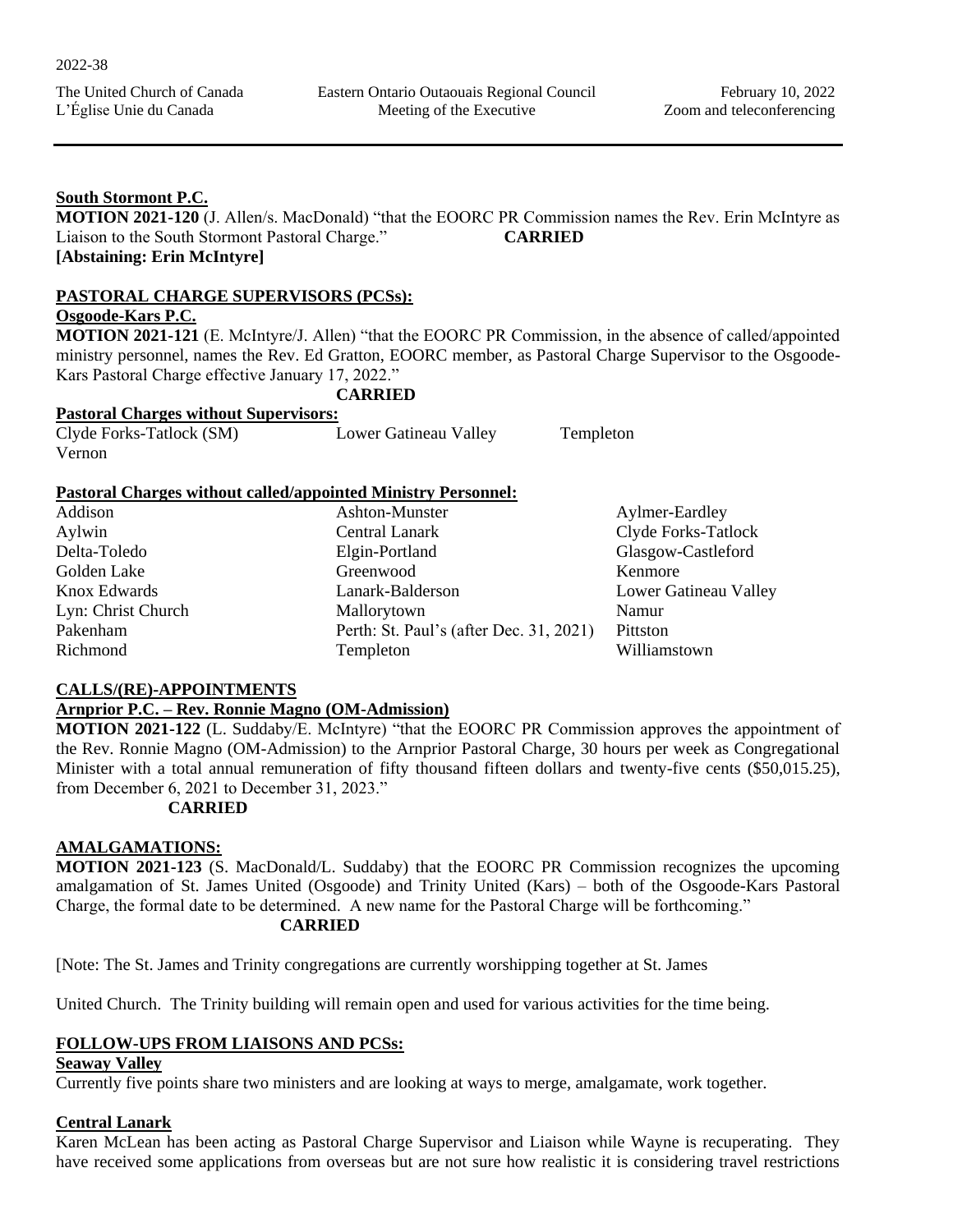etc. at the moment. They are considering holding some Zoom interviews even to practice the interview process. At the moment, they are managing fairly well with pulpit supply and lay participation but are concerned they are wearing out their supply folks.

# **OTHER BUSINESS:**

# **1) Augusta P.C.**

Whit Strong continues to stay in touch with both the minister and members of the congregation. He will check in again at the beginning of January.

# **2) Elgin-Portland P.C.**

Whit's letter regarding the profile was not well received and there have been a number of emails in response to the decision by the Commission. After considerable discussion, Whit was asked to contact the Council again to suggest they entertain the possibility of interim ministry. He will report back at our January meeting.

# **3) EOORC Policy decisions**

The presentation for the Sacrament Elders policy was well accepted. Both the Sacrament Elders policy and the Communications policy were passed at the meeting on November 27, 2021.

# **4) February 2022 – EOORC Workshops**

The focus will be on workshops and information. Based on what the Commission is seeing and hearing about throughout the Region, it was suggested Whit prepare a presentation on joining together. Some potential titles – "Signs you might need discernment", "Things you need to make a church viable – are you there?", "Common issues/potential solutions".

# **5) Williamstown Governance Model**

**MOTION 2021-124** (J. Allen/L. Suddaby) "that the EOORC PR Commission receives the new governance model for Williamstown P.C., subject to mention of a Ministry & Personnel (M&P) Committee and Board of Trustees as standing committees, and forward to the EOORC Executive for approval."

# **CARRIED**

# **NEXT MEETING:** Next meeting – **Thursday, January 13, 2022** 1:00-3:00 p.m. via Zoom

**CLOSING:** Whit thanked everyone for attending, wished us all a happy holiday and offered a closing prayer. The business of the meeting being completed, he declared the meeting adjourned at 2:48 p.m.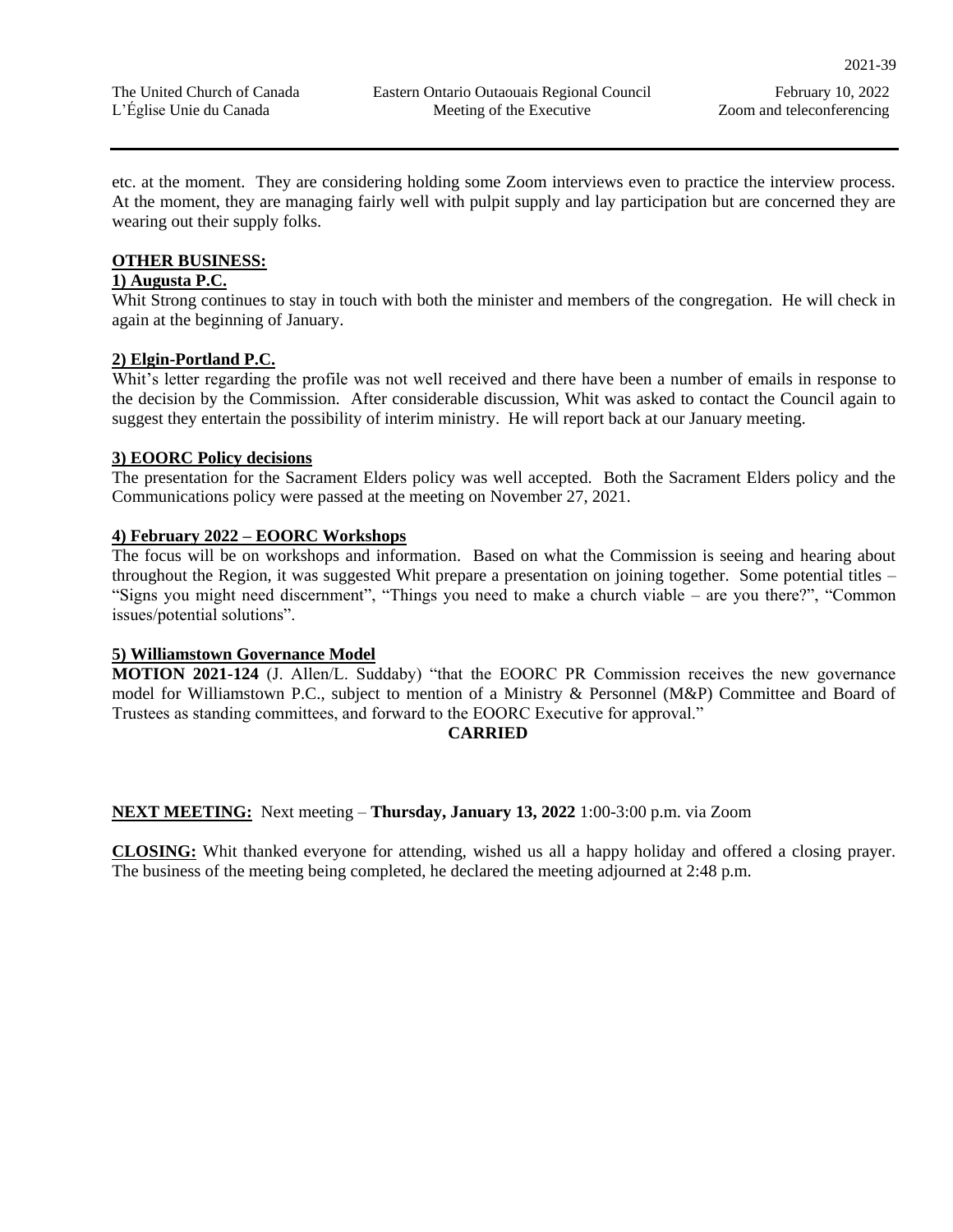Appendix B

# **Pastoral Relations (PR) Commission Minutes January 13, 2022 at 1:00 p.m.**

A meeting of the Pastoral Relations (PR) Commission was held via Zoom Conference call on Thursday, January 13, 2022 at 1:00 p.m.

# **PRESENT:**

Jim Allen, Ina Bromley, Patsy Henry, Charlotte Hoy, Sharon MacDonald, Erin McIntyre (2:05), Karen McLean (Scribe), Whit Strong, Linda Suddaby (9) **REGRETS:** Wayne Harris (1)

# **CALL TO ORDER, OPENING PRAYER:**

Acting Chair, Whit Strong called the meeting to order at 1:03 p.m. and led us in prayer before beginning our business.

# **ACCEPTANCE OF MINUTES:**

**MOTION 2022-01** (S. MacDonald/Linda Suddaby) "that the minutes of December 14, 2021 be accepted as circulated." **CARRIED**

**CORRESPONDENCE:** All will be dealt with during the meeting.

# **SABBATICALS:**

Acknowledged sabbaticals are listed below. For information, Paul Dillman will be taking his sabbatical post-Easter – sometime between May and September.

# **ACKNOWLEDGED SABBATICALS:**

Peter Woods – MacKay P.C. (Ottawa) – Oct. 15, 2021 to Jan. 15, 2022 Brian Cornelius – First P.C. (Ottawa) – May 1, 2022 to July 31, 2022 Elizabeth Bryce – Rideau Park P.C. (Ottawa) – June 2022 to August 2022 Grant Dillenbeck – Stittsville P.C. – June 1, 2022 – August 1, 2022 Lynda Harrison – St. John's P.C. (Kemptville) – 2022 Paul Dillman – Riverside P.C. (Ottawa) – 2022 post-Easter (May – September) Mary Royal-Duczek – Almonte P.C. – spring of 2022 David Illman-White – Centretown P.C. (Ottawa) – in 2022

# **CHANGE IN PASTORAL RELATIONS:**

**MOTION 2022-02** (P. Henry/I. Bromley) "that the EOORC Commission approves the request of the Rev. Caroline Penhale (Orleans Pastoral Charge) for a change in pastoral relations effective July 31, 2022."

# **CARRIED**

# **LIAISONS:**

# **Rideau P.C.**

**MOTION 2022-03** (C. Hoy/L. Suddaby) "that the EOORC PR Commission names Sharon MacDonald as Liaison to the Rideau Pastoral Charge effective immediately." **CARRIED [Abstain:** Sharon MacDonald]

# **PASTORAL CHARGE SUPERVISORS (PCSs):**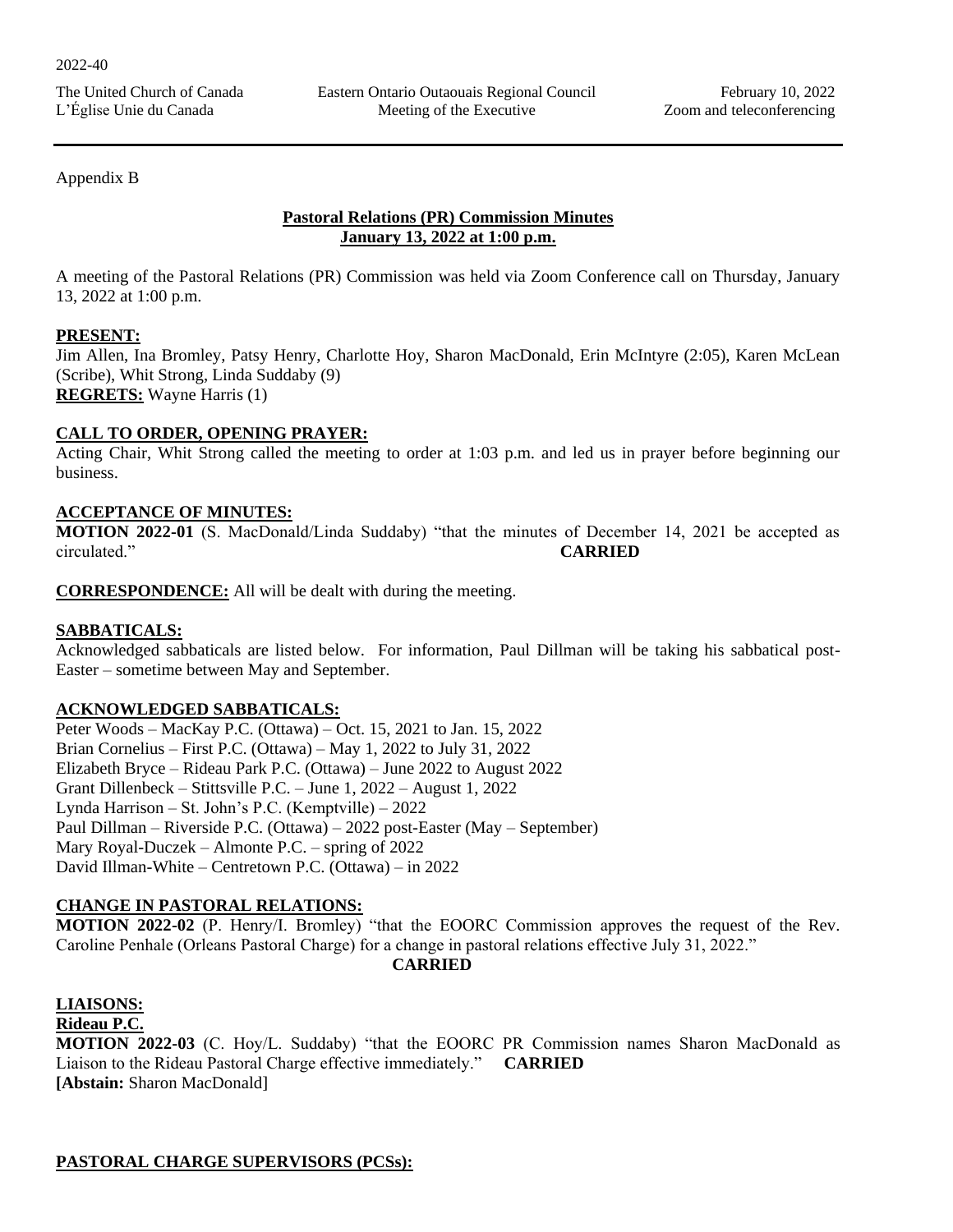# **Rideau P.C.**

**MOTION 2022-04** (P. Henry/J. Allen) "that the EOORC PR Commission, in the absence of called/appointed ministry personnel, names Sharon MacDonald, EOORC member, as Pastoral Charge Supervisor to the Rideau Pastoral Charge effective January 13, 2022." **CARRIED**

# **Elgin-Portland P.C.**

**MOTION 2022-05** (C. Hoy/ S. MacDonald) "that the EOORC PR Commission, in the absence of called/appointed ministry personnel, names Joanne Fletcher, EOORC member, as Pastoral Charge Supervisor to the Elgin-Portland Pastoral Charge effective January 13, 2022."

# **St. Paul's P.C. (Perth)**

**MOTION 2022-06** (C. Hoy/ I. Bromley) "that the EOORC PR Commission, in the absence of called/appointed ministry personnel, names the Rev. Shelley Roberts, EOORC member, as Pastoral Charge Supervisor to the St. Paul's (Perth) Pastoral Charge effective January 13, 2022."

# **South Stormont P.C.**

**MOTION 2022-07** (I. Bromley/ L. Suddaby) "that the EOORC PR Commission, in the absence of called/appointed ministry personnel, names the Rev. John Noordhoff, EOORC member, as Pastoral Charge Supervisor to the South Stormont Pastoral Charge effective February 1, 2022, subject to his approval."

**CARRIED**

# **Pastoral Charges without Supervisors:**

| Clyde Forks-Tatlock (SM) | Lower Gatineau Valley |
|--------------------------|-----------------------|
| Vernon                   |                       |

# **Pastoral Charges without called/appointed Ministry Personnel:**

| Addison               | Ashton-Munster     | Aylmer-Eardley      |
|-----------------------|--------------------|---------------------|
| Aylwin                | Central Lanark     | Clyde Forks-Tatlock |
| Delta-Toledo          | Elgin-Portland     | Glasgow-Castleford  |
| Golden Lake           | Greenwood          | Kenmore             |
| Knox Edwards          | Lanark-Balderson   | Lansdowne           |
| Lower Gatineau Valley | Lyn: Christ Church | Mallorytown         |
| Namur                 | Pakenham           | Perth: St. Paul's   |
| Pittston              | Richmond           | Shawville           |
| Templeton             | Williamstown       |                     |
|                       |                    |                     |

Templeton

# **PROFILES**

**Lanark-Balderson P.C.**

**MOTION 2022-08** (L. Suddaby/C. Hoy) "that the EOORC PR Commission approves the Lanark-Balderson Pastoral Charge profile for posting on ChurchHub, subject to the addition of a ministerial position description." **CARRIED**

# **CALLS/(RE)-APPOINTMENTS**

# **Trinity P.C. (Ottawa) – Rev. Anne Montgomery (OM-R)**

**MOTION 2022-09** (I. Bromley/S. MacDonald) "that the EOORC PR Commission approves the appointment of the Rev. Anne Montgomery (OM-R) to the Trinity Pastoral Charge (Ottawa), 30 hours per week as Congregational Minister with a total annual remuneration of fifty-two thousand five hundred fifty-nine dollars and fifty cents (\$52,559.50), from January 1, 2022 to May 31, 2022."

# **CARRIED**

# **CARRIED**

# **CARRIED**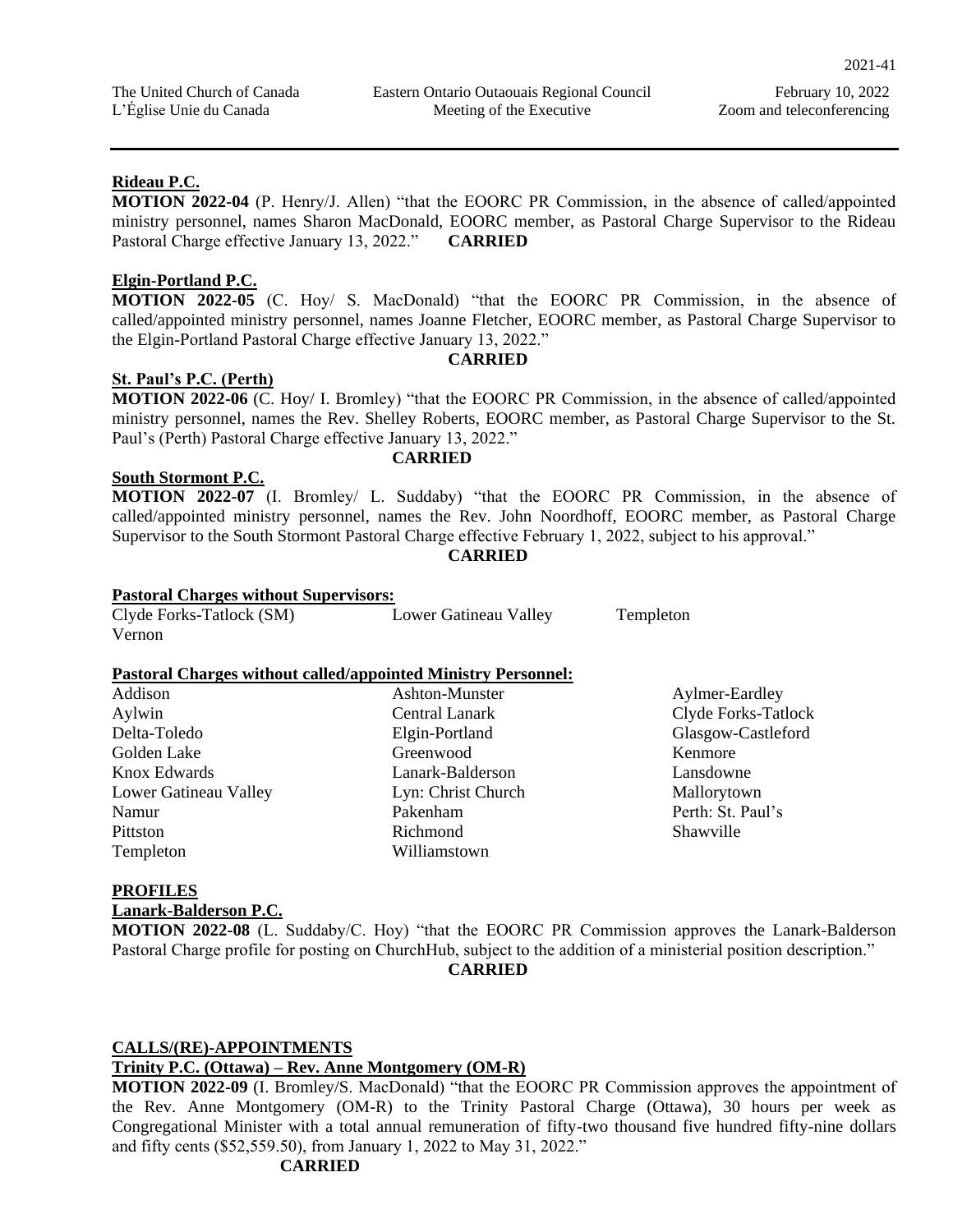# **FOLLOW-UPS FROM LIAISONS AND PCSs:**

# **Lanark-Balderson and Central Lanark**

With approval of their profile, Lanark-Balderson may post it on ChurchHub and begin their search for a minister. There have been some tentative discussions regarding the possibility of sharing a minister. Central Lanark has been approved as a Supervised Ministry Education (SME) site but Lanark-Balderson has not. How might this affect the search if a student applies? Pastoral Relations and the Office of Vocations would both be involved in the discussions should this happen.

# **Upper Valley**

Ina Bromley reported on a number of congregations in the northern reaches of the region. Some are considering selling one or more church buildings and remaining together as one-point charges. Others are sharing worship with other congregations. All are doing their best to avoid total closure of a pastoral charge.

# **Lansdowne**

Patsy Henry reported they are working on their profile.

# **Mallorytown**

Patsy noted there has been a lot of loss in this congregation in recent months. They are currently using mostly pulpit supply for now. She has helped as much as possible with pastoral care, funerals etc.

# **OTHER BUSINESS:**

# **1) Elgin-Portland P.C.**

The profile has still not been approved by Pastoral Relations so the search is on hold at the moment. A new Pastoral Charge Supervisor has been appointed effective today. It was agreed to wait to hear from her (hopefully before our February meeting) before proceeding.

# **2) Augusta P.C.**

Whit Strong is still in constant communications with both the minister and church leadership.

# **3) February 2022 – EOORC Workshops**

Whit will present "Discerning the Path Ahead" at this information/education gathering.

# **4) EOORC Policy decisions**

# **a) Pulpit supply compensation**

Licensed Lay Worship Leaders (LLWLs) and Ministry Personnel are paid an amount for leading the service as well as travel expenses when providing pulpit supply. Whit has received a number of queries from both churches and LLWLs asking for a policy to cover the situation where a church service is cancelled. It is understood mileage would not be paid but concerns were raised that a worship leader has already done considerable work on service preparation. Should there be some compensation for this? This will be on next month's agenda.

# **b) Sale of church properties**

This morning, the EOORC Executive approved a policy on the disbursement of funds on the sale of properties. It is very directive and is a regional policy. It will be posted shortly on the EOORC website.

# **LAST WORD**

# **Powers of Commission**

A member of the EOORC Executive asked why the PRC had sent a profile to the Executive for approval. It raised the question with the Commission about what decisions are the Commission's alone and which ones are to be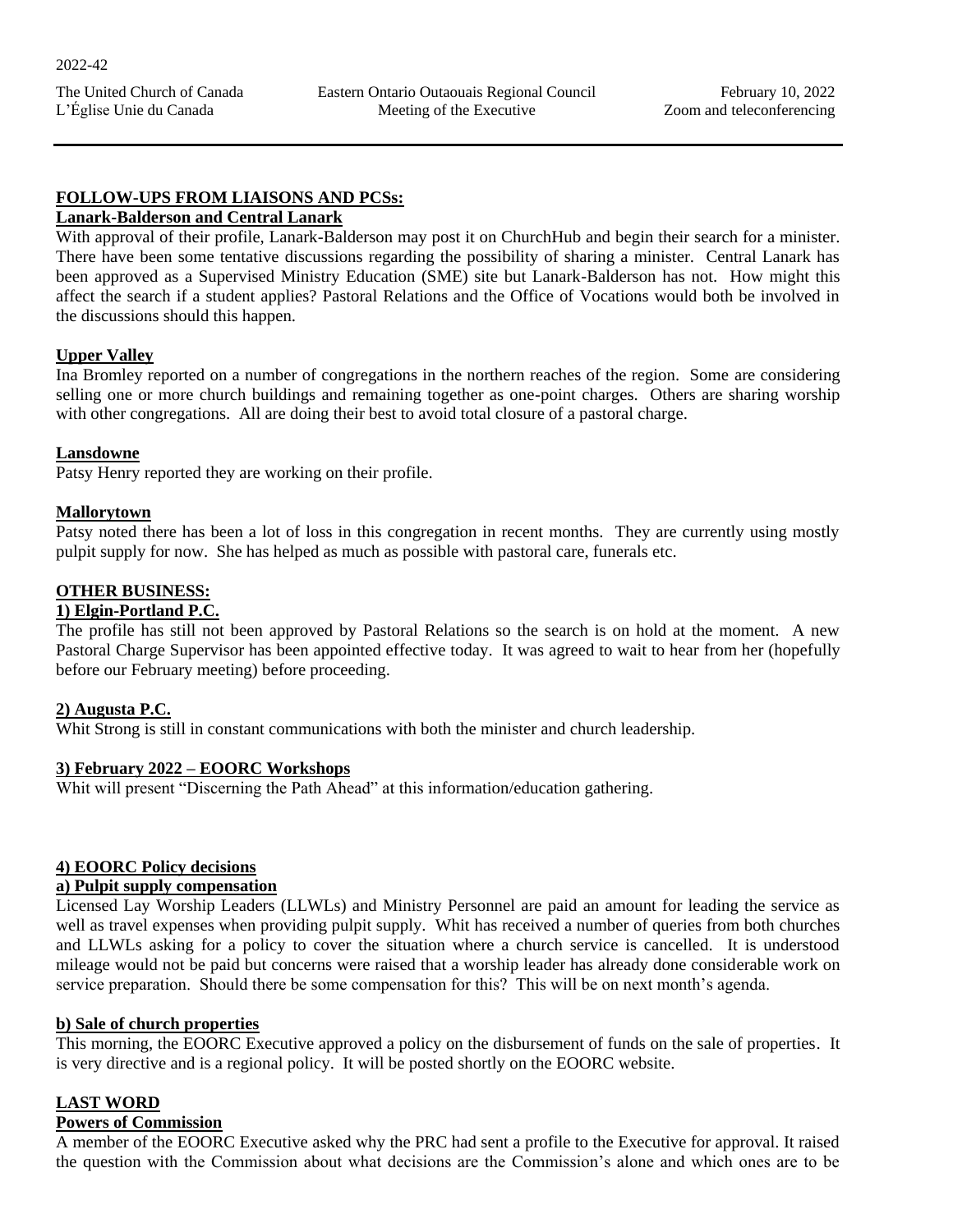reviewed by the Commission and then sent on to the Executive for final approval. It was agreed to begin this discussion at the next meeting.

# **Training for Liaisons**

A number of Liaisons have changed and more are needed. Whit suggested it is time for another training session for these folks.

**NEXT MEETING:** Next meeting – **Tuesday, February 8, 2022** 1:00-3:00 p.m. via Zoom

**CLOSING:** Jim offered the closing prayer. **MOTION 2022-10** (E. McIntyre) "that this meeting of the PR Commission be adjourned."

**CARRIED**

Whit declared the meeting adjourned at 2:40 p.m.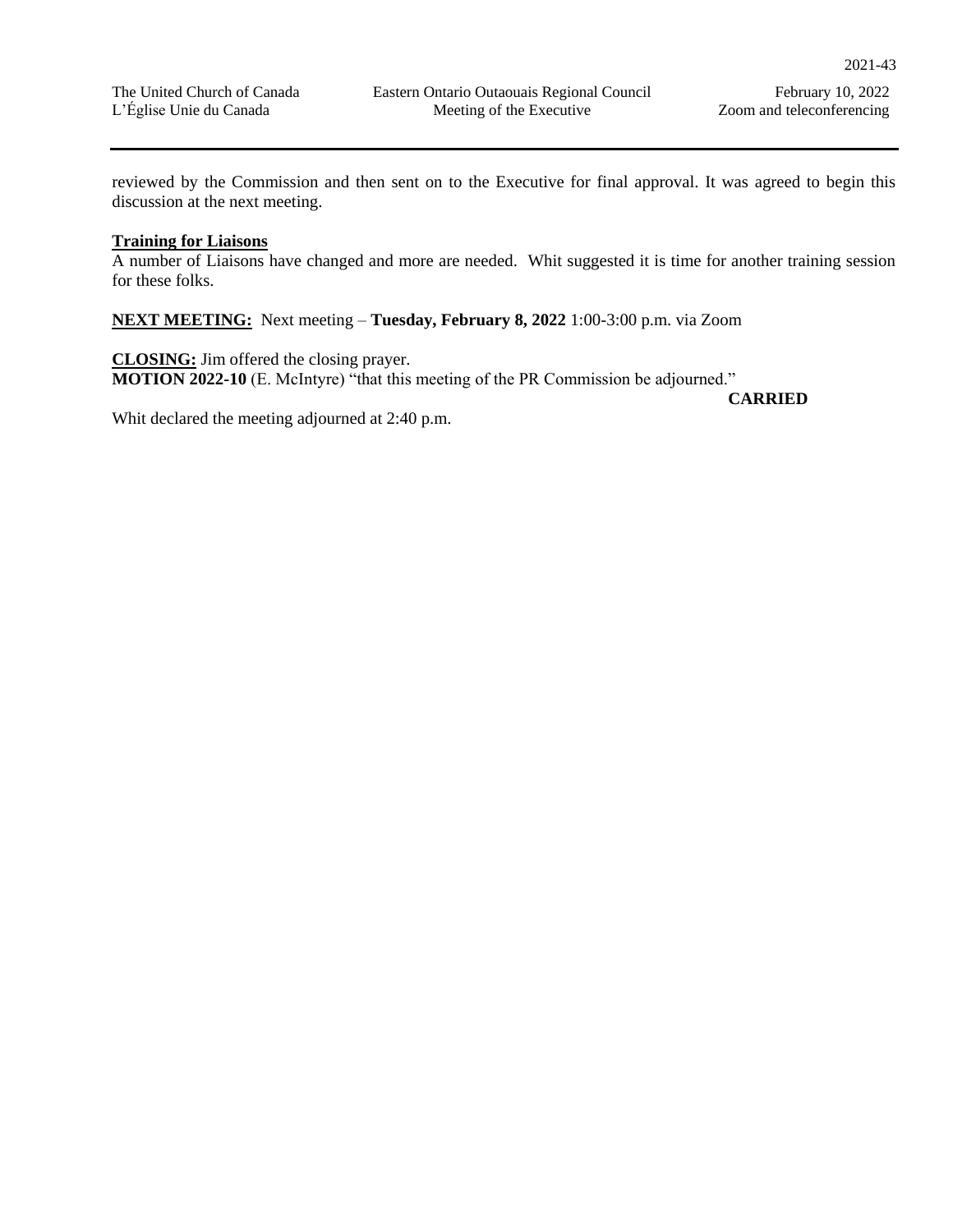# Appendix C

# **EOORC Stewardship Team Report February 10, 2022**

We were very pleased to welcome Dave Charles of Grace United Church in Gananoque to the regional Stewardship Team. Dave was the Mission and Service Enthusiast for the former Four Rivers Presbytery and member of the Stewardship Team. Dave is very busy within his church promoting Mission & Service and Stewardship. Dave also spoke to the team about how attending the "Called to Be the Church the Journey" sessions conducted by Roger Janes helped his congregation.

Each church should have received one copy of *Called to Be the Church* along with one copy of *Your Generosity Matters 2022* (8 inspiring Mission and Service stories and devotions). The latter is Trisha Elliott's handiwork. Extra copies can be downloaded from the United Church website or ordered from UCRD.

We discussed with Roger Janes our concerns about the ever-changing Stewardship page on the United Church website. Changes that make sense to the General Council Communications Team but maybe not to others. Looking at the Stewardship page through the lens of people searching for the first time for Stewardship and Mission & Service resources for their Communities of Faith the set up and language used can be confusing.

Roger is making a Stewardship Resource List to distribute to make it easier for people to find materials to promote Stewardship and Mission & Service in their congregations.

On the request of Susan Hutton, Nominations Team Leader we submitted a Stewardship Team Report to the January 26 regional newsletter. It is also posted on the Stewardship and Gifts page.

The main homework for our team is taking a good look at the Stewardship and Gifts page on the EOORC website. View it as if they are a first time Stewardship or Mission and Service Enthusiast.

What do you think people are looking forward when they go to that page?

What do you think is important to be included on that page?

What should be eliminated?

I alerted Anita already that this is in the works.

Our next Meeting date Wednesday, February 23, 2022

Carolyn Ruda Chair, Stewardship Team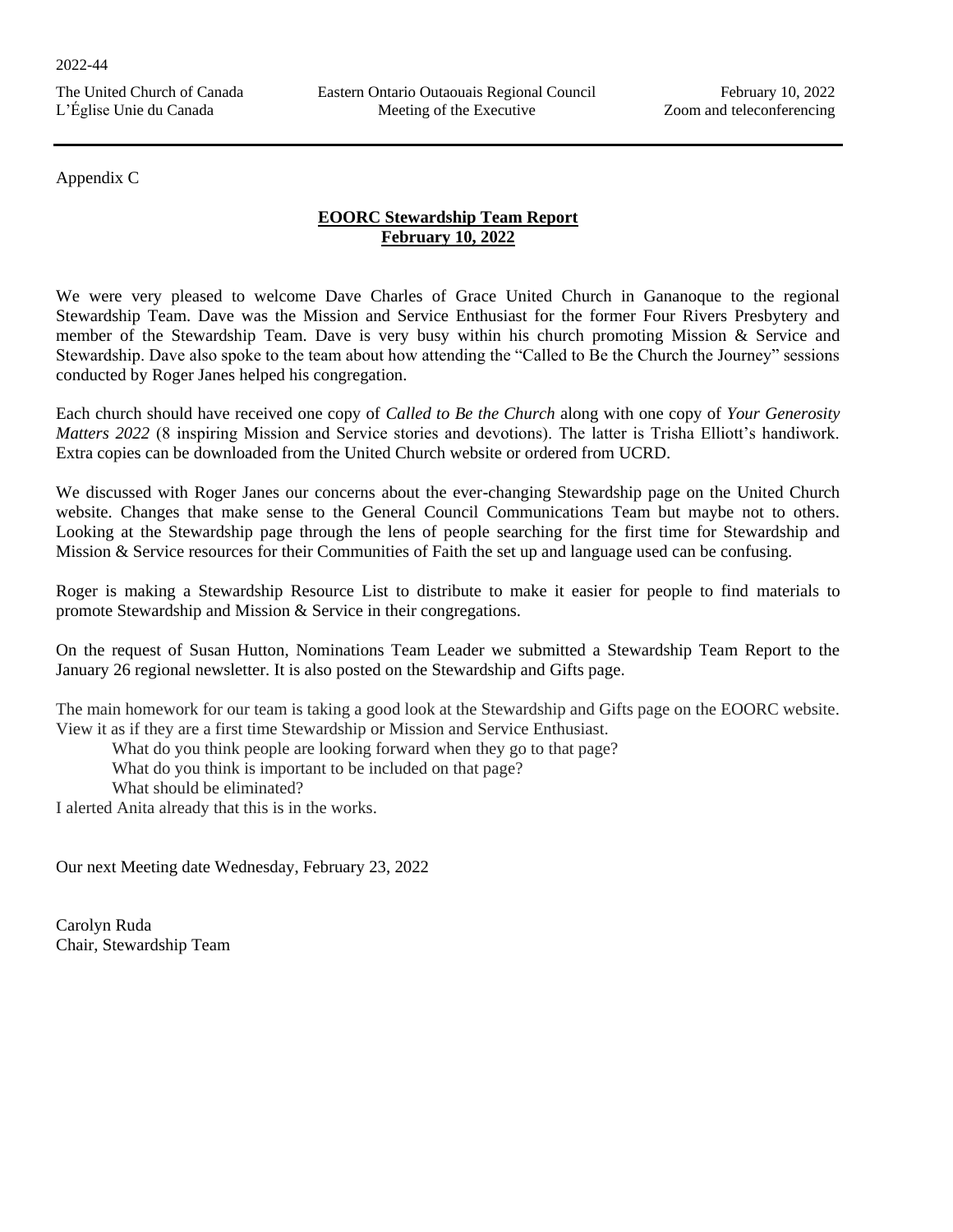Appendix D

# Eastern Ontario Outaouais Regional Council, United Church of Canada Communications and Administrative Assistant Report to the Executive **February 10, 2022**

In early January 2022, the Communications Leadership Team met to address the issue of the kind of language being used in emails, evaluations, at meetings and other forms of communication within the EOORC. There had been concern that messages received were inappropriate and bordering on harassment. This meeting resulted in a document entitled, What We Say and How We Say It, which was sent out in the January 26<sup>th</sup> newsletter. It included a reference to UCC's Holy Manners. The team also decided that evaluations would no longer be anonymous and the next evaluation (for the Winter Meeting) will be re-worked to make the information gathered more effective and concise.

Registration is now open for the 2022 Winter Meeting taking place on Saturday February 26<sup>th</sup> at 9:00 a.m. - noon. The event is titled, Many Gifts, One Spirit and will be a learning and informational event. As of February 9, more than 120 people have registered.

EOORC News continues to be distributed on a bi-weekly basis, every second Wednesday. To give you an idea of readership, the January 26<sup>th</sup> newsletter was sent to 732 recipients and opened by 521 people. The newsletter generated 311 clicks to the EOORC webpage.

COVID-19 updates continue to be revised as needed on the EOORC webpage. Updates now only include the latest directives from governments; all previous updates were removed, as was requested by the EOORC executive. The updates that appear now are from January when the Ontario and Quebec governments changed policies on gatherings. I look forward to the day that the COVID-19 Updates page will no longer be necessary!

Respectfully submitted, Anita Jansman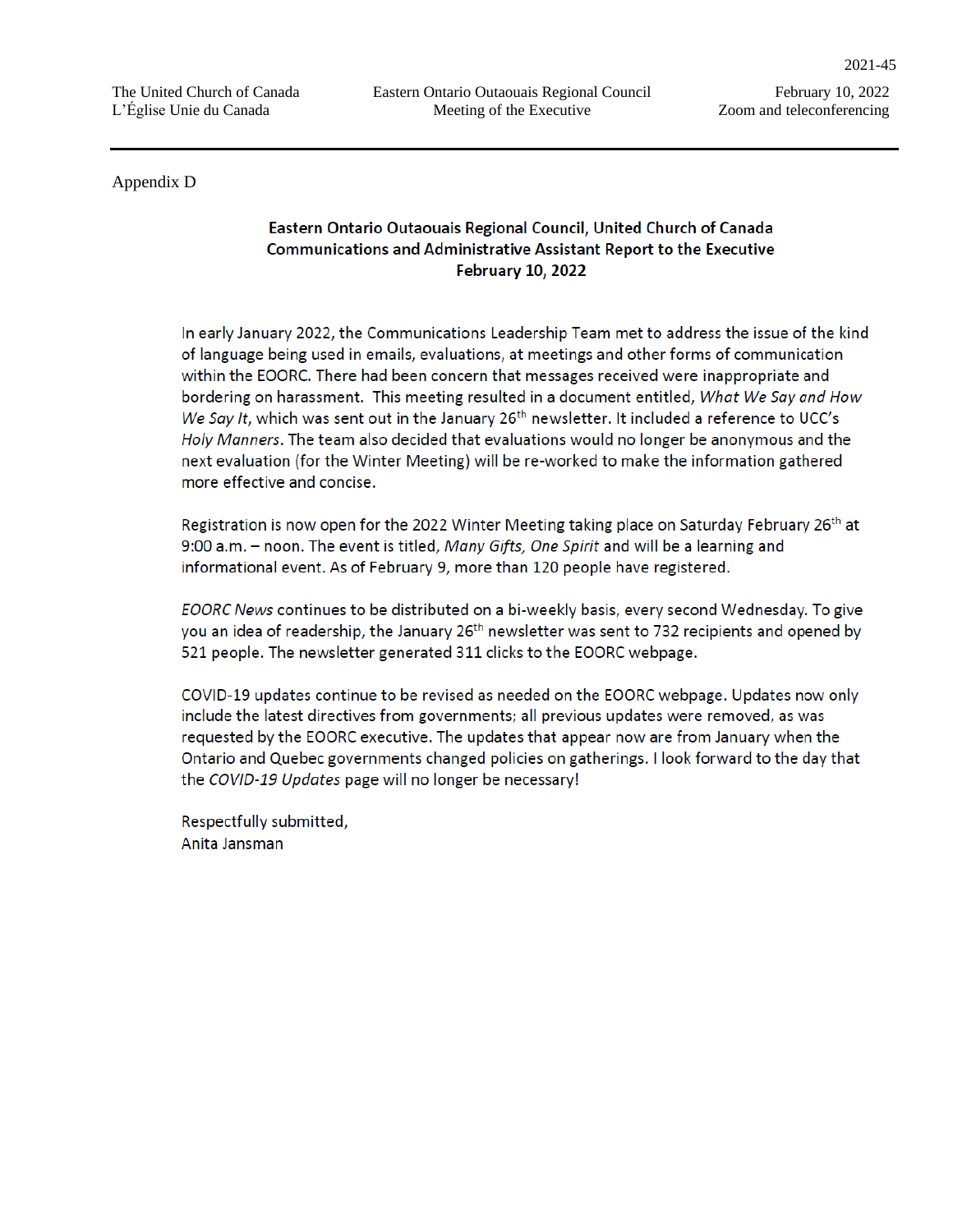Appendix  $E^1$ 

# **Ministry for Youth and Young Adults (YAYA) - Executive Report – Feb. 2022**

# *Regional Update*

# **Camp Awesome – Director**

The search team has met with 3 candidates for the Camp Awesome Director position. We are in the process of checking references and making an offer later this week.

# **Mental Health First Aid (MHFA) supporting Youth Course follow-up**

The MHFA participants held it's first LUNCH BOX Session on Jan. 25<sup>th</sup>. These monthly sessions are an opportunity to review the course materials, case studies and discuss Mental Health support opportunities within our Regions. The next LUNCH BOX Session is Feb. 22<sup>nd</sup>.

# *EOORC YAYA will be offering the Mental Health First Aid supporting Youth course in Fall 2022. Please contact me for more information and dates.*

# **Rainbow Youth Hub** *(see poster)*

YAYA has been invited to collaborate with Emmanuel United Church on their Rainbow Youth Hub initiative. This program was created to offer support, mentorship and arts programing for LGBTQ2+ youth ages 12-18. The first event is schedule for March  $4<sup>th</sup>$  from 6pm - 8pm.

# *Tri-Regional Activities – (Regions 11, 12 & 13)*

# **Online YAYA Programs**

Beginning in January from 3pm to 5pm Shanna Bernier (Nakonha:ka Regional Council YAYA Minister) and I will be hosting online "Office Hours" for YAYA Drop-Ins.

Other opportunities also include; Tuesdays – Youth Drop-In (18 and below) Wednesday – All ages "Office Hours". Thursdays- - Young Adult Drop-In (19 +)

# *Campus Ministry*

# **Open Table**

Open Table has been put on hold for the moment until we are able to be in-person.

The Open Table Committee is looking for a Community Development Coord for the 2021-2022 academic year. Allyson Hopkins, continues in the role of Communications Coordinator for the 2021/2022 year. We are looking at meeting with our congregational partners and reviewing possible programs this fall.

# **Spiritual Care in the Secondary Schools (SCSS)**<br>SCSS's meets the 3<sup>rd</sup> Wednesday of each month.

SCSS is seeking to recruit and train new volunteers and working with the school board to develop spiritual care support opportunities. If you are interested in being a volunteer in the Ottawa Carleton District School Board in 2022 please contact me for more information. Online Volunteer Training begins in in March.

# *General Council Update*

# **UPDATE - GC44 Pilgrims**

The GC44 Pilgrim program has been shifted to an Internship for 5 youth (ages of 15-19) in our Region. As of Jan. 2022, the online training sessions for interns on GC44 have been cancelled due to concerns for YAYA mental health with extended periods online training. The 5 Interns will now start in early July for 8 weeks as summer students through the Canada Summer Jobs Grant application to perform service projects around the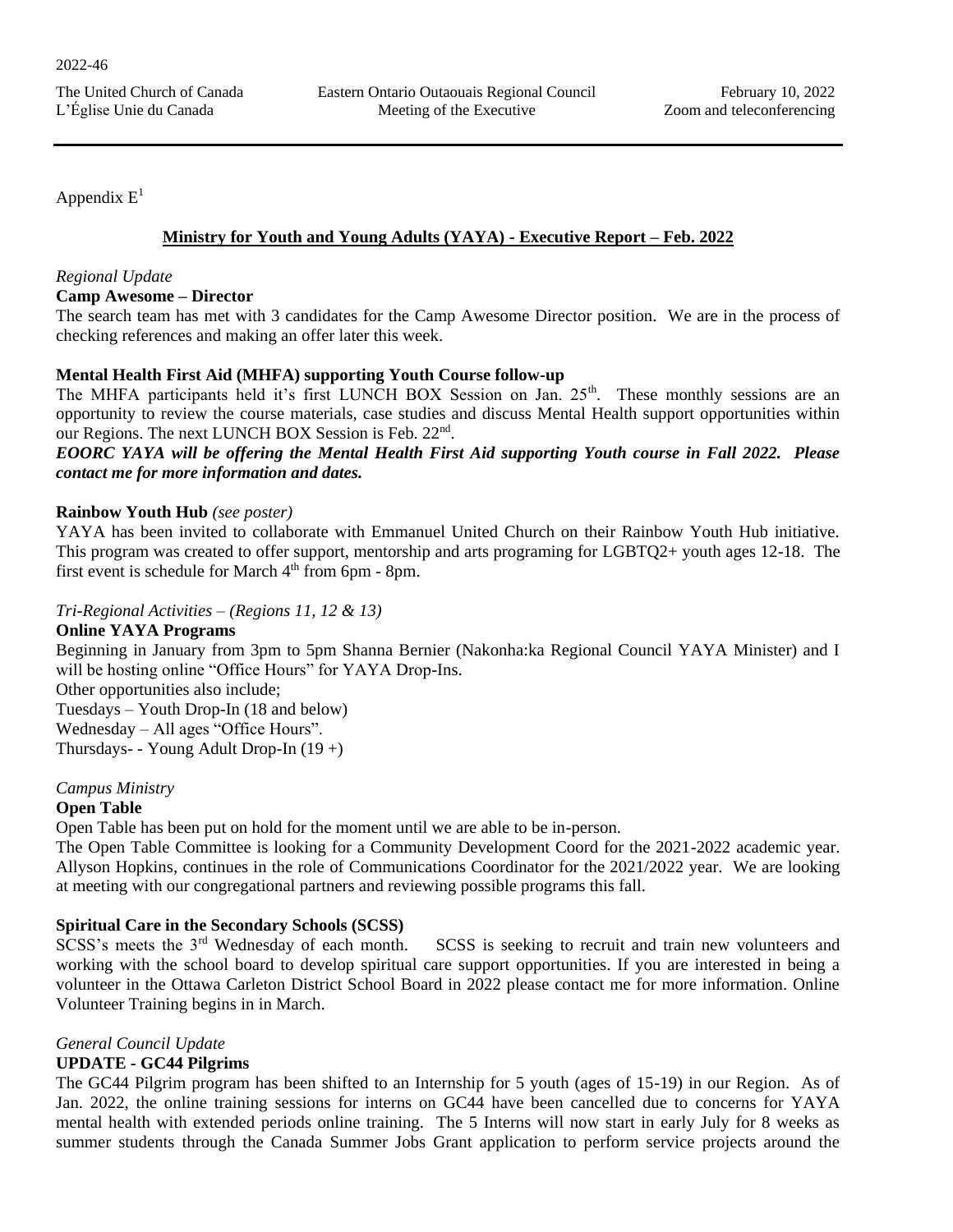EOORC in lieu of the Pilgrimage as per previous years. The GO Project is leading the service project initiative and the GC YAYA Ministry is supporting the funding by topping up the hourly wage. Five youth from our region have applied. More details as they become available from GC.

Respectfully Submitted by Dana Ducette Feb. 9, 22 [dducette@united-church.ca](mailto:dducette@united-church.ca) - mobile: 613-608-8411